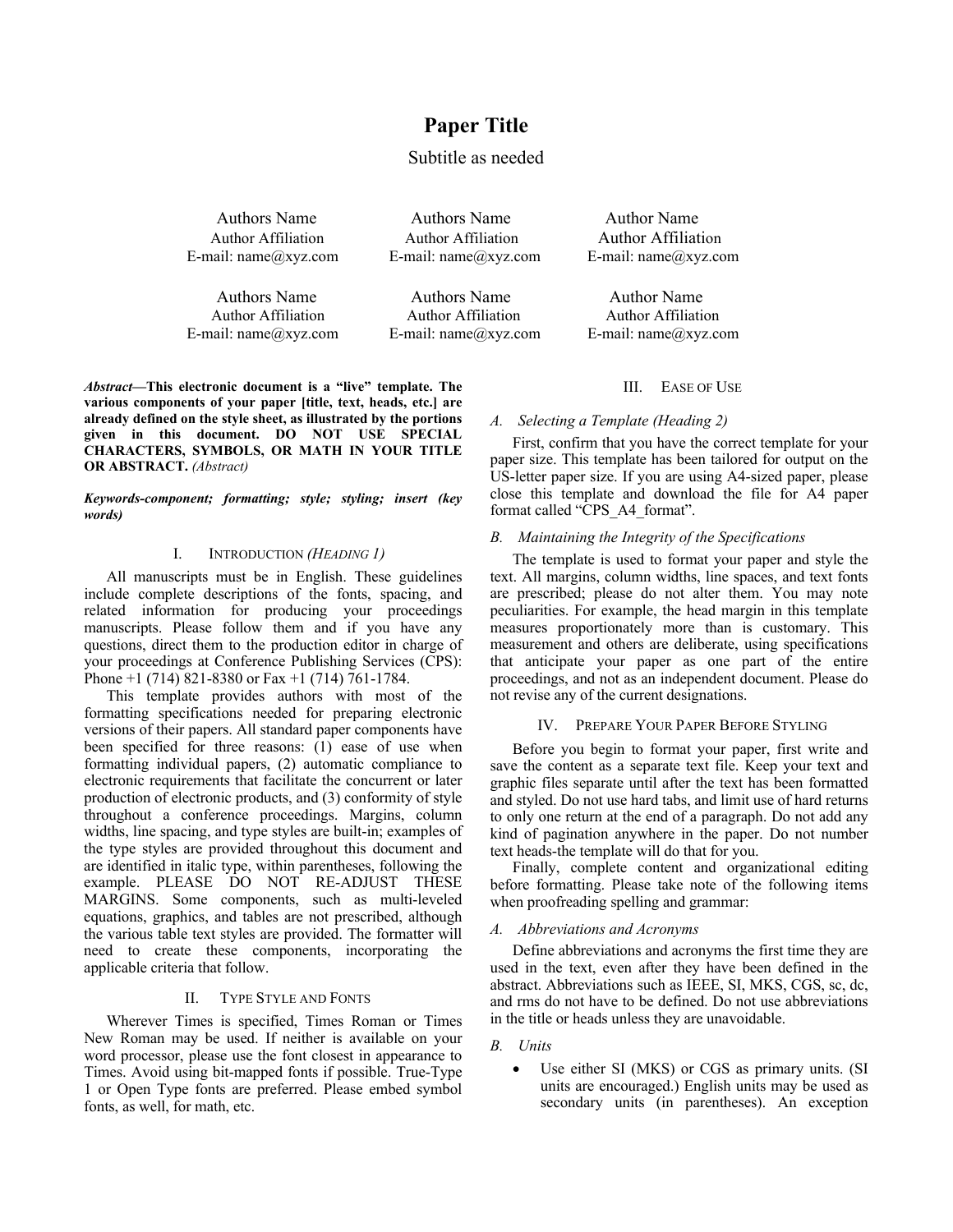would be the use of English units as identifiers in trade, such as "3.5-inch disk drive".

- Avoid combining SI and CGS units, such as current in amperes and magnetic field in oersteds. This often leads to confusion because equations do not balance dimensionally. If you must use mixed units, clearly state the units for each quantity that you use in an equation.
- Do not mix complete spellings and abbreviations of units: "Wb/m2" or "webers per square meter", not "webers/m2". Spell out units when they appear in text: ". . . a few henries", not ". . . a few H".
- Use a zero before decimal points: "0.25", not ".25".

#### *C. Equations*

The equations are an exception to the prescribed specifications of this template. You will need to determine whether or not your equation should be typed using either the Times New Roman or the Symbol font (please no other font). To create multileveled equations, Figure 1 shows an Example of a TWO-COLUMN figure caption, next figure will shows an example of a SIMGLE-COLUMN figure.

Number equations consecutively. Equation numbers, within parentheses, are to position flush right, as in (1), using a right tab stop. To make your equations more compact, you may use the solidus  $( / )$ , the exp function, or appropriate exponents. Italicize Roman symbols for quantities and variables, but not Greek symbols. Use a long dash rather than a hyphen for a minus sign. Punctuate equations with commas or periods when they are part of a sentence, as in

$$
\alpha + \beta = \chi. \tag{1}
$$

Note that the equation is centered using a center tab stop. Be sure that the symbols in your equation have been defined before or immediately following the equation. Use "(1)", not "Eq. (1)" or "equation (1)", except at the beginning of a sentence: "Equation (1) is . . ."

- *D. Some Common Mistakes*
	- The word "data" is plural, not singular.
	- The subscript for the permeability of vacuum  $\mu_0$ , and other common scientific constants, is zero with subscript formatting, not a lowercase letter "o".
	- In American English, commas, semi-/colons, periods, question and exclamation marks are located within quotation marks only when a complete thought or name is cited, such as a title or full quotation. When quotation marks are used, instead of a bold or italic typeface, to highlight a word or phrase, punctuation should appear outside of the quotation marks. A parenthetical phrase or statement at the end of a sentence is punctuated outside of the closing parenthesis (like this). (A parenthetical sentence is punctuated within the parentheses.)
	- A graph within a graph is an "inset", not an "insert". The word alternatively is preferred to the word "alternately" (unless you really mean something that alternates).
	- Do not use the word "essentially" to mean "approximately" or "effectively".
	- In your paper title, if the words "that uses" can accurately replace the word "using", capitalize the "u"; if not, keep using lower-cased.
	- Be aware of the different meanings of the homophones "affect" and "effect", "complement" and "compliment", "discreet" and "discrete", "principal" and "principle".
	- Do not confuse "imply" and "infer".
	- The prefix "non" is not a word; it should be joined to the word it modifies, usually without a hyphen.
	- There is no period after the "et" in the Latin abbreviation "et al.".
	- The abbreviation "i.e." means "that is", and the abbreviation "e.g." means "for example".

An excellent style manual for science writers is [7].



Figure 1. Example of a TWO-COLUMN figure caption: (a) this is the format for referencing parts of a figure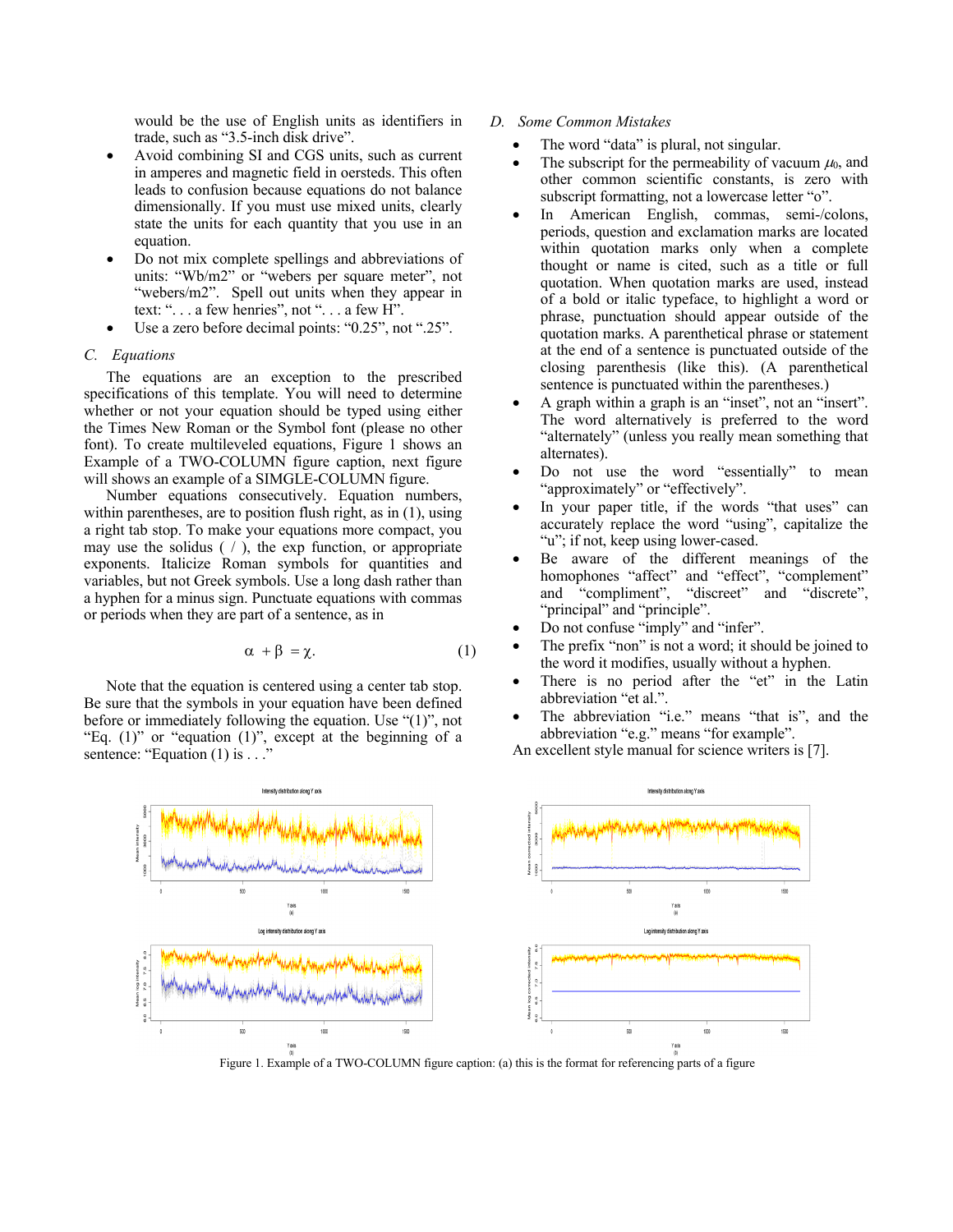### V. USING THE TEMPLATE

After the text edit has been completed, the paper is ready for the template. Duplicate the template file by using the Save As command, and use the naming convention prescribed by your conference for the name of your paper. In this newly created file, highlight all of the contents and import your prepared text file. You are now ready to style your paper.

## *A. Authors and Affiliations*

The template is designed so that author affiliations are not repeated each time for multiple authors of the same affiliation. Please keep your affiliations as succinct as possible (for example, do not differentiate among departments of the same organization). This template was designed for two affiliations.

*1) For author/s of only one affiliation (Heading 3):* To change the default, adjust the template as follows.

*a) Selection (Heading 4):* Highlight all author and affiliation lines.

*b) Change number of columns:* Select Format > Columns >Presets > One Column.

*c) Deletion:* Delete the author and affiliation lines for the second affiliation.

*d) For author/s of more than two affiliations:* To change the default, adjust the template as follows.

*e) Selection:* Highlight all author and affiliation lines.

*f) Change number of columns:* Select Format > Columns > Presets > One Column.

*g) Highlight author and affiliation lines of affiliation 1 and copy this selection.*

*h) Formatting:* Insert one hard return immediately after the last character of the last affiliation line. Then paste the copy of affiliation 1. Repeat as necessary for each additional affiliation.

*i) Reassign number of columns:* Place your cursor to the right of the last character of the last affiliation line of an even numbered affiliation (e.g., if there are five affiliations, place your cursor at end of fourth affiliation). Drag the cursor up to highlight all of the above author and affiliation lines. Go to Format > Columns and select "2 Columns". If you have an odd number of affiliations, the final affiliation will be centered on the page; all previous will be in two columns.

#### *B. Identify the Headings*

Headings, or heads, are organizational devices that guide the reader through your paper. There are two types: component heads and text heads.

Component heads identify the different components of your paper and are not topically subordinate to each other. Examples include Acknowledgments and References and, for these, the correct style to use is "Heading 5". Use "figure caption" for your Figure captions, and "table head" for your table title. Run-in heads, such as "Abstract", will require you

to apply a style (in this case, italic) in addition to the style provided by the drop down menu to differentiate the head from the text.

Text heads organize the topics on a relational, hierarchical basis. For example, the paper title is the primary text head because all subsequent material relates and elaborates on this one topic. If there are two or more subtopics, the next level head (uppercase Roman numerals) should be used and, conversely, if there are not at least two sub-topics, then no subheads should be introduced. Styles named "Heading 1", "Heading 2", "Heading 3", and "Heading 4" are prescribed.

## *C. Figures and Tables*

*1) Positioning Figures and Tables:* Place figures and tables at the top and bottom of columns. Avoid placing them in the middle of columns. Large figures and tables may span across both columns. Figure captions should be below the figures; table heads should appear above the tables. Insert figures and tables after they are cited in the text. Use the abbreviation "Figure 2", even at the beginning of a sentence.

TABLE I. TABLE TYPE STYLES

| Table | <b>Table Column Head</b>     |                |                |  |
|-------|------------------------------|----------------|----------------|--|
| Head  | Table column subhead         | <b>Subhead</b> | <b>Subhead</b> |  |
| copy  | More table copy <sup>a</sup> |                |                |  |

a. Sample of a Table footnote. (Table footnote)

We suggest that you use a text box to insert a graphic (ideally 300 dpi), with all fonts embedded) because, in an MSW document, this method is somewhat more stable than directly inserting a picture.

To have non-visible rules on your frame, use the MSWord pull-down menu, select Format > Borders and Shading > Select "None".

#### Figure 2. Example of a ONE-COLUMN figure caption.

Please see last page of this document for AN EXAMPLE of a 2-COLUMN Figure.

Figure Labels: Use 8 point Times New Roman for Figure labels. Use words rather than symbols or abbreviations when writing Figure axis labels to avoid confusing the reader. As an example, write the quantity "Magnetization", or "Magnetization, M", not just "M". If including units in the label, present them within parentheses. Do not label axes only with units. In the example, write "Magnetization  $(A/m)$ " or "Magnetization  ${A[m(1)]}$ ", not just "A/m". Do not label axes with a ratio of quantities and units. For example, write "Temperature (K)", not "Temperature/K".

#### *D. Footnotes*

Use footnotes sparingly (or not at all) and place them at the bottom of the column on the page on which they are referenced. Use Times 8-point type, single-spaced. To help your readers, avoid using footnotes altogether and include